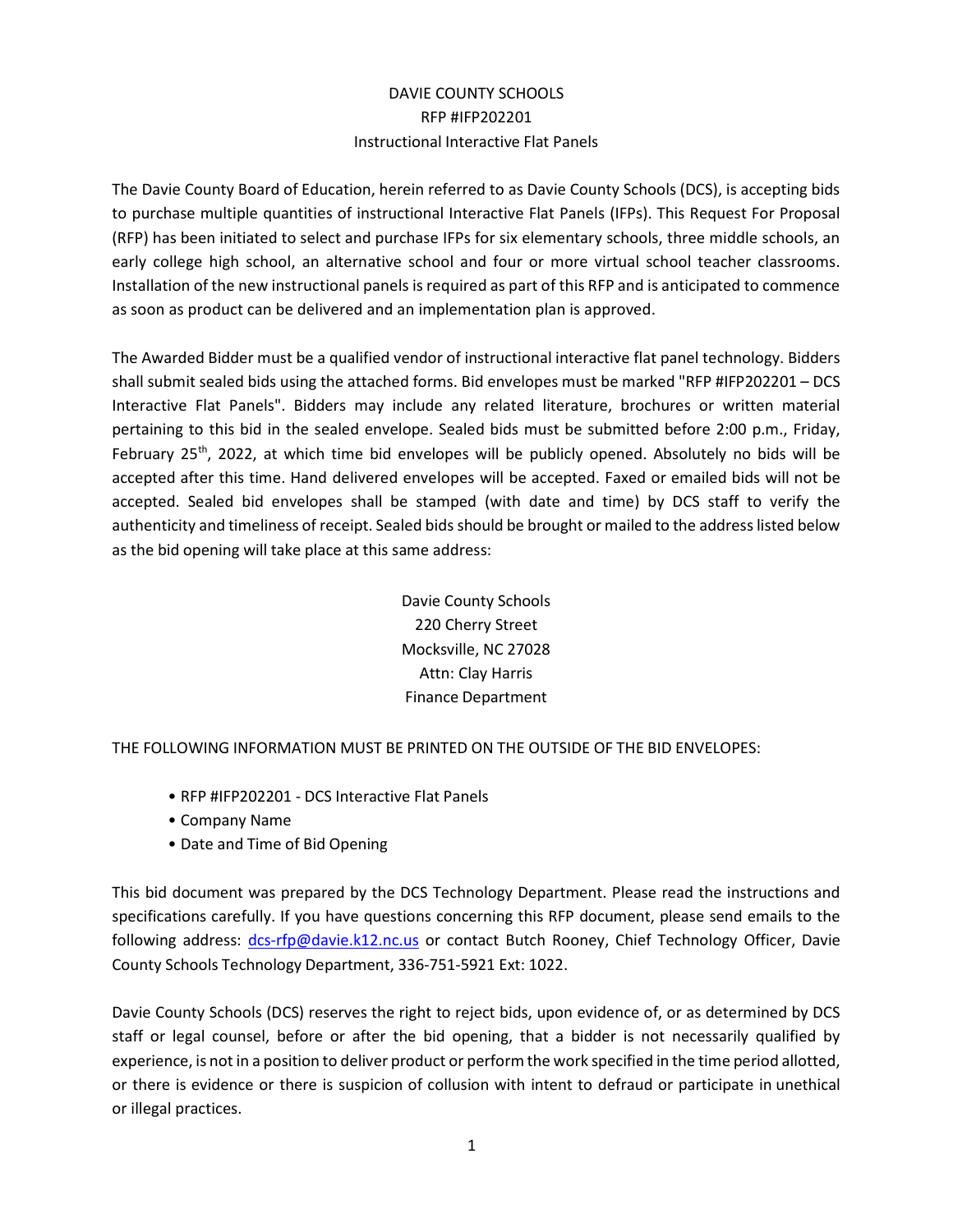### SECTION I - TERMS AND CONDITIONS

1. Any qualified vendor of Interactive Flat Panel (IFP) technology may bid. The preferred IFP is the Promethean ActivPanel. The model of specific interest is the Promethean Titanium model but the Nickel model may be quoted for panels 65" and smaller. Although Promethean panels have been selected by instructional staff as the preferred IFP brand, the school system will accept bids for other IFP brands and models. However, the Promethean ActivPanel has been chosen by instructional staff as a panel of choice. The school system reserves the right to not consider any other brands based on preference with or without a written notice to the bidder at any time in the RFP process.

2. Bidders are not necessarily restricted to any particular brand but the Promethean ActivPanel is the desired IFP. The Promethean brand and Titanium model was chosen as the specific IFP of choice by instructional staff. Of course, not every brand of IFP was reviewed by the instructional staff so vendors of alternative brands will be permitted to submit bids. Bids for other brands, makes and models are allowed and the brand that is bid should be superior in functionality than the Promethean ActivPanel.

3. This RFP will be awarded to the best overall bid as outlined in the selection criteria. DCS reserves the right to award the bid arbitrarily based numerous factors in addition to those outlined in the selection criteria. Price, although an important factor, is among several considerations. Installation is of key interest and will be considered extremely important. Combined with other considerations, installation, timeline capabilities, training offered and K12 experience may outweigh price in the award decision.

4. It is the desire of DCS to award this RFP to one bidder as the Awarded Bidder and a secondary bidder as the Alternate Awarded Bidder. In case the Awarded Bidder is replaced due to non-compliance of the general terms and conditions, expectations, scope of work of installation or any other reason, the Alternate Awarded Bidder will be notified of the award and subject to all terms and conditions of this RFP as the Awarded Bidder and regarded as such.

5. All bids are to be complete in detail as required. Bids that are incomplete or contain irregularities or are not in accordance with the specifications or fail to detail an installation plan may be rejected.

6. The language of this RFP shall be binding unless mutually amended by DCS and the Awarded Bidder. Issuance of the purchase order will invoke a binding contract. All sections of this RFP, any attachments and the purchase order shall constitute the legal agreement.

7. DCS reserves the right to not only negotiate price but also the final terms, conditions and scope with the Awarded Bidder before purchase as to whatever is in the best interest of the school system.

8. DCS reserves the right to award this bid to multiple bidders at its sole discretion based on a line item basis if necessary where all parties are in agreement and is in the best interest of the school system.

9. Bids are to be valid for a minimum of 90 days or until awarded whichever comes first. For all awarded bids, prices will remain in effect for 12 months from the date of the purchase order.

10. This bid is ultimately subject to funding (as with all DCS capital projects). There is no guarantee of contract award. DCS is not a tax exempt organization, therefore, tax will be added to purchase orders at time of ordering.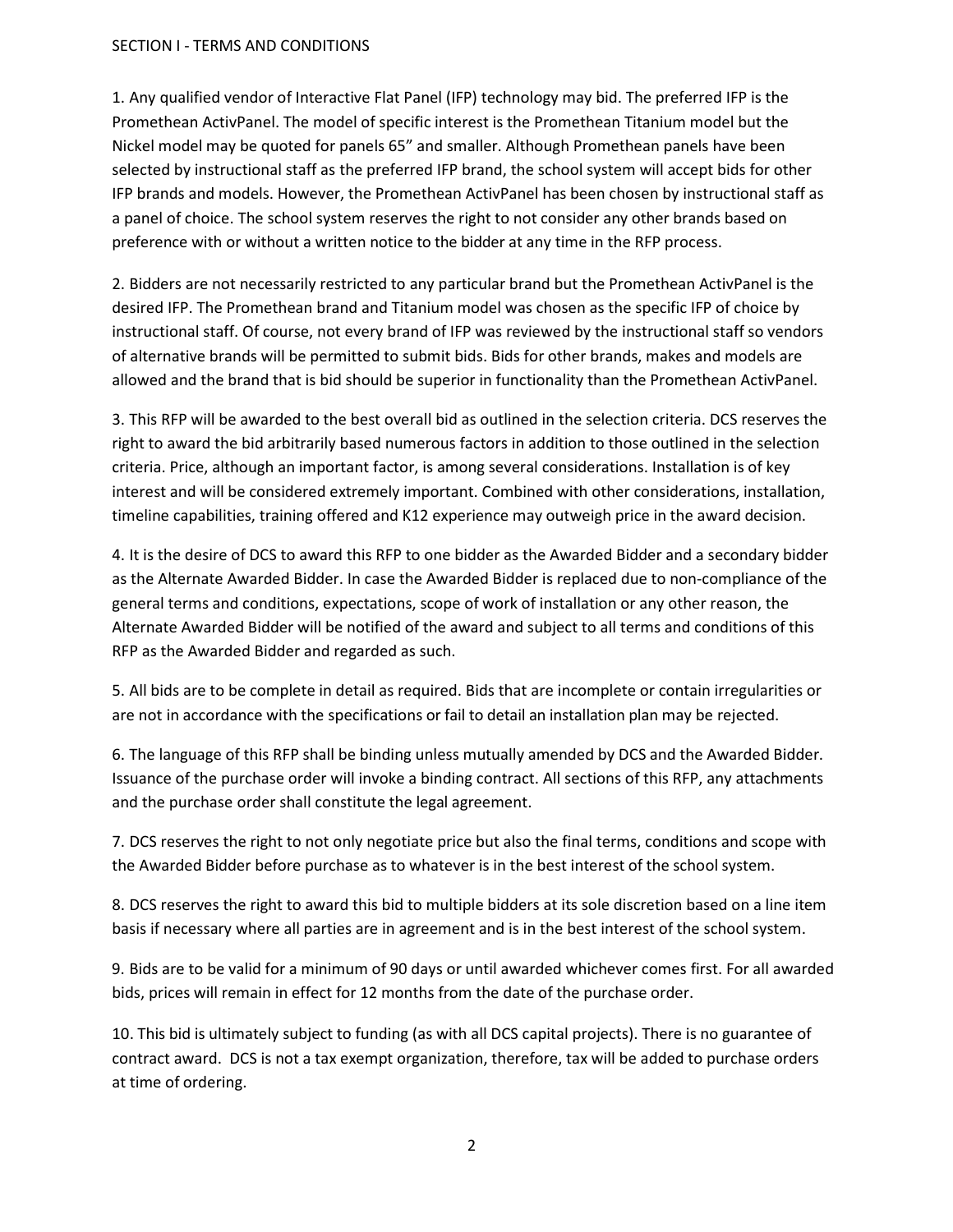11. The Awarded Bidder must show proof of insurance to cover the total bid amount upon request.

12. An installation plan must be provided with the bid. Installation parts and labor must be included in the plan. The Awarded Bidder must perform the installation unless otherwise approved. DCS has the right to decline installation and decrease the awarded amount if the terms or timeline is not acceptable.

13. Before the Awarded Bidder submits an invoice for payment, a qualified DCS staff member must sign off and agree to the satisfaction and completion of the delivery and installation. DCS has the right to dispute any questionable charges by contacting the vendor either by phone, e-mail or in writing. Invoices must be reflective of the original bid and must include a valid DCS purchase order number to be paid. Invoices should be submitted through the Awarded Bidder (not a third party).

14. The submitted bid prices shall include 100% complete shipping, delivery and transportation costs of the units to any DCS facilities or ancillary areas located in Davie County, North Carolina. However, the first initial shipment will be delivered to three separate school facilities in the district. Installation is expected to commence immediately after delivery. DCS will not honor any added or extra charges for delivery or storage that are presented after the bid has been awarded.

15. If the Awarded Bidder chooses to use a third party to ship and deliver the units, the Awarded Bidder remains responsible. Units shall be delivered F.O.B. destination freight prepaid. The first initial shipment shall be delivered to three locations. The remaining quantity will ship to one location for storage.

16. Deliveries must be made Monday – Friday (no Holidays) between the hours of 9:00am - 4:00pm EST. Instructions for delivery and an appointment shall be scheduled at least 5 days in advance with the DCS Technology Department (see contact information provided).

17. The Awarded Bidder must have the ability to deliver units within 180 calendar days from the date of the purchase order. The Awarded Bidder must have the capacity to store inventory for up to 90 days and deliver all inventory within 15 business days of notification once product is available to the vendor.

18. The panels, delivery, all mounting hardware and accompanying operating software, labor required for all installation resultant in making the IFP operational must be included in the bid. Installation labor is required in the bid but may be rejected if DCS can find alternative installation options outside the Awarded Bidder that is in the best interest of the school system. In that case, installation will not be a requirement to win the bid.

19. In recognition of the changing dynamics of IFP technologies and equipment as evidenced by frequent updates, enhancements, newer models, upgraded software, etc., DCS reserves the right to require the most current technology or the latest units as long as the minimum requirements outlined in the bid document are met.

20. All sections of this RFP are regarded as, and shall be part of, a binding contract. DCS reserves the right to negotiate other terms and conditions it deems appropriate or necessary and in the best interest of the school system on behalf of the Davie County Board of Education.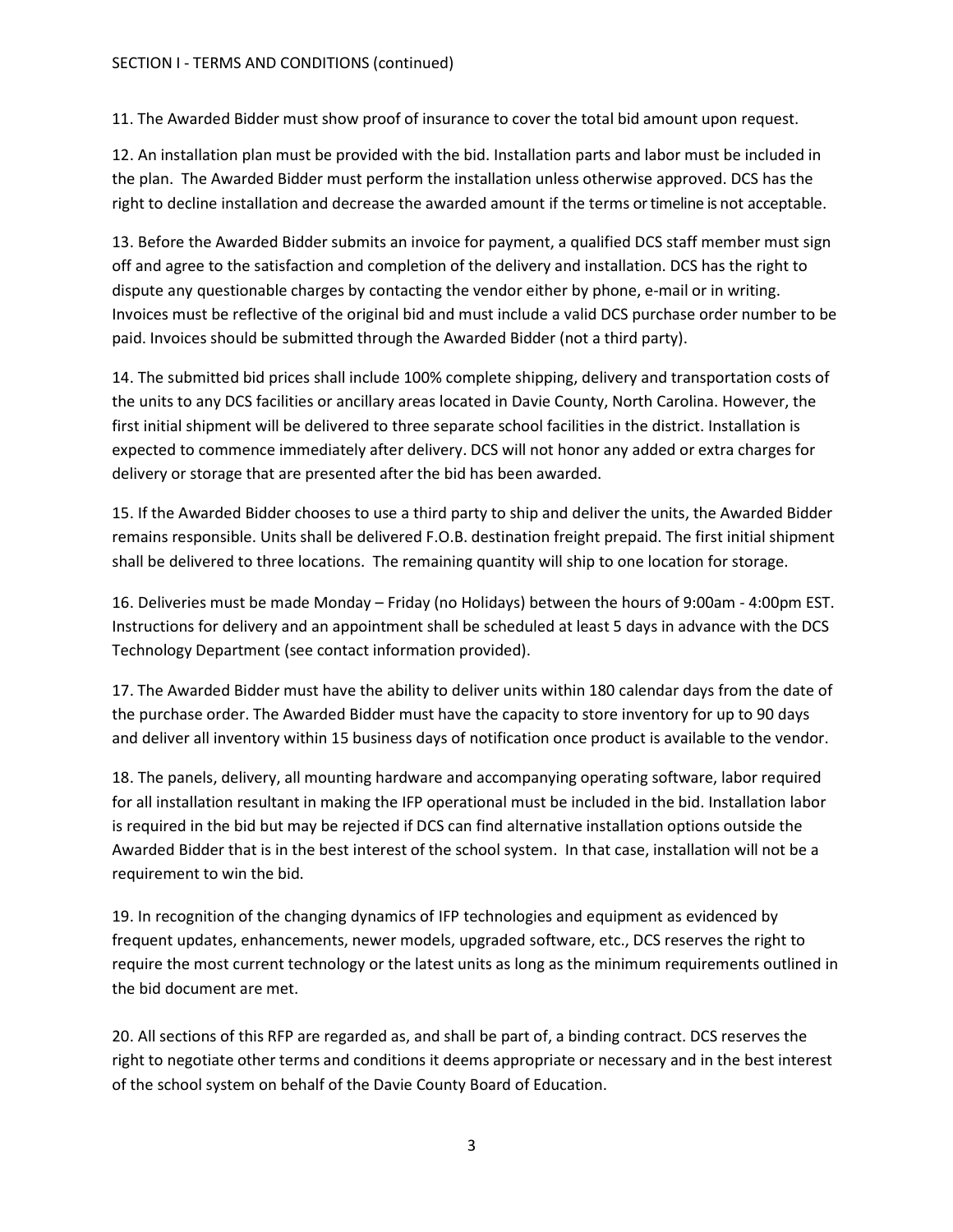## SECTION II – EXPECTATIONS

1. INDEMNIFICATION AND HOLD HARMLESS: The Awarded Bidder shall indemnify, defend, save and hold harmless Davie County Schools, its officers, agents and employees from all suits, claims, actions or damages of any nature brought because of, arising out of, or due to any negligent act or occurrence or any omission or commission of the Awarded Bidder, subcontractors, suppliers, agents or employees.

2. Bidder(s) shall abide by and comply with the true intent of the specifications and not take advantage of any unintentional error or omission but shall fully address the full intent and meaning of each aspect of this RFP. The Awarded Bidder shall be responsible to comply with all local, state and federal laws, regulations, licensing and other requirements as applicable.

3. All bidders must provide evidence of a current business license if requested by DCS. The Awarded Bidder must be prepared to substantiate compliance upon request by the Superintendent as the DCS Board of Education representative. Awarded Bidder shall exercise normal and reasonable caution and provide insurance liability coverage for no less than \$1,000,000 from which DCS is additionally insured.

4. Quantities are being provided which are approximations and are only best estimates of unit initial purchase numbers. Although quantities provided are best estimates of the anticipated order quantity, DCS cannot guarantee fulfillment of this quantity. Order quantities will be based on the actual cost of the units and overall bid amount reliant on the availability of and as approved funding.

5. DCS expects to procure the following quantities of IFPs, mounts and stands:

## Elementary Schools:

- $\geq$  185 75" Promethean Titanium Panels
- > 30 65" Promethean Nickel Panels
- 200 Balance Box 650 Mounts
- $\geq 15$  IFP Stands
- $\triangleright$  Installation

## Middle Schools:

- $\geq 105 75$ " Promethean Titanium Panels
- $> 5 65$ " Promethean Nickel Panels
- $\triangleright$  5 IFP Stands
- $\triangleright$  Installation

## Other Schools:

- 15 75" Promethean Titanium Panels
- $\geq 5$  Balance Box 650 Mounts
- $\geq 10$  IFP Stands
- $\triangleright$  Installation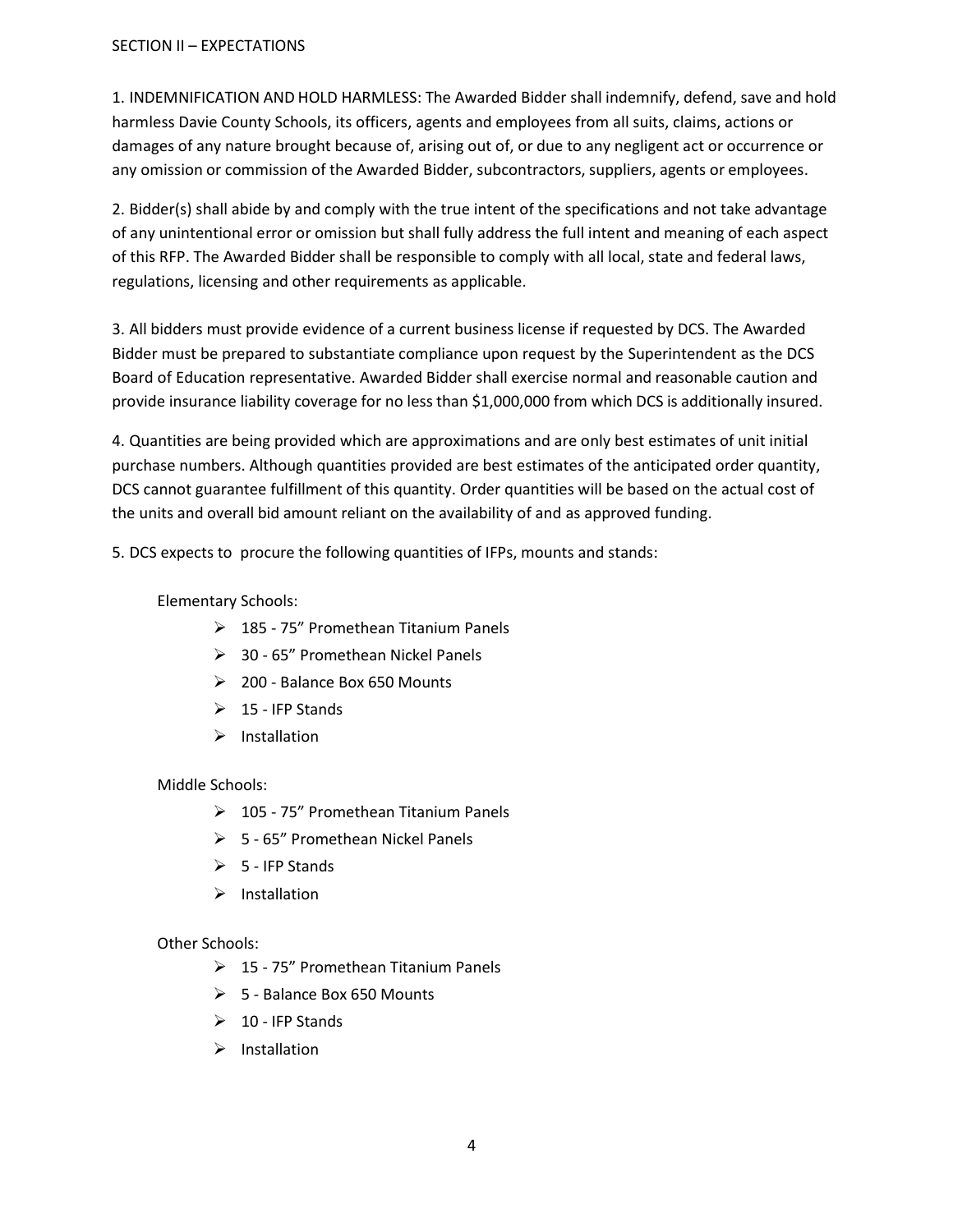Installation is required for bid award. Davie County Schools plans to purchase approximately 290 75" IFPs and 35 65" IFPs. DCS also plans to buy approximately 200 Balance Box 650 mounts (or equivalent) and 30 IFP stands. Currently, each classroom receiving an IFP contains a wall mounted SmartBoard and a ceiling mounted projector (except 6 classrooms at the Early College High School which have wall mounted screens and ceiling mounted projectors). It will be expected as part of the installation for all SmartBoards, projectors, screens and cables to be removed in all classrooms receiving a new IFP. Installation includes mounting and cabling of all new IFPs. Installation will also include mounting IFPs on all stands purchased or provided when and where applicable.

There will be two phases for most of the classroom installations. The first phase will be the removal of the SmartBoard, taking down the ceiling mounted projector, removal of all supports, all cables and perform a cleanup. The second phase will be attaching the mount (Balance Box or mount provided with panel) to the wall, mounting the panel and running all necessary cables. It is critical that the panels be mounted so there is no risk of them falling and possibly harming students and staff. Installers must be able to locate studs, support beams or engineer mounting solutions that guarantees the panels can be safely operated in a classroom setting. Panels must be installed in a fashion to ensure student safety.

## Phase One: Technology Removal

- $\triangleright$  Remove SmartBoard attached on walls with a flange and  $\sim$ 4 tapcons or screws.
- $\triangleright$  Remove Projector ceiling mounted with an RPAU and/or custom tile and supports.
- $\triangleright$  Remove Cables loosen raceway covers and remove 2 VGAs, USB and RCA cables, etc.

## Phase Two: IFP Installation

- $\triangleright$  Install Mount work with DCS staff to determine mount heights and safety measures.
- $\triangleright$  Mount IFP mount IFP to the Balance Box 650 or the provided mount or on a stand.
- $\triangleright$  Install Cables cables should be run through raceway or whips as required by DCS.

DCS staff will schedule a weekly walk-thru during the RFP posting timeline to take bidders and installers through schools to show exact installation requirements. Bidders are to contact the Davie County Schools Technology Department (contact information provided) to schedule an onsite tour. Note: Persons allowed on school campuses must not have a criminal record or be listed in any sex offender or restraining order file. The Awarded Bidder will be held responsible for offenses and damages levied by the installation workers. The Awarded Bidder must show proof that employees or sub-contractors on school campuses have a clean criminal record and are not on any sex-offender list when requested by the Superintendent.

Cabling and whips where applicable will be provided by the Davie County Schools. The Awarded Bidder is responsible for testing the cables to guarantee successful operations. Cables provided will be the responsibility of the Awarded Bidder to run, terminate (if applicable) and otherwise route to the teacher desk or designated laptop or desktop connection location. The Awarded Bidder is responsible for providing the number of installers (physical workers) required to meet the installation timeline and not impact daily instruction. The installation timeline must be agreed upon in advance as part of the implementation plan. An implementation plan is required to be submitted by the Awarded Bidder as part of the bid.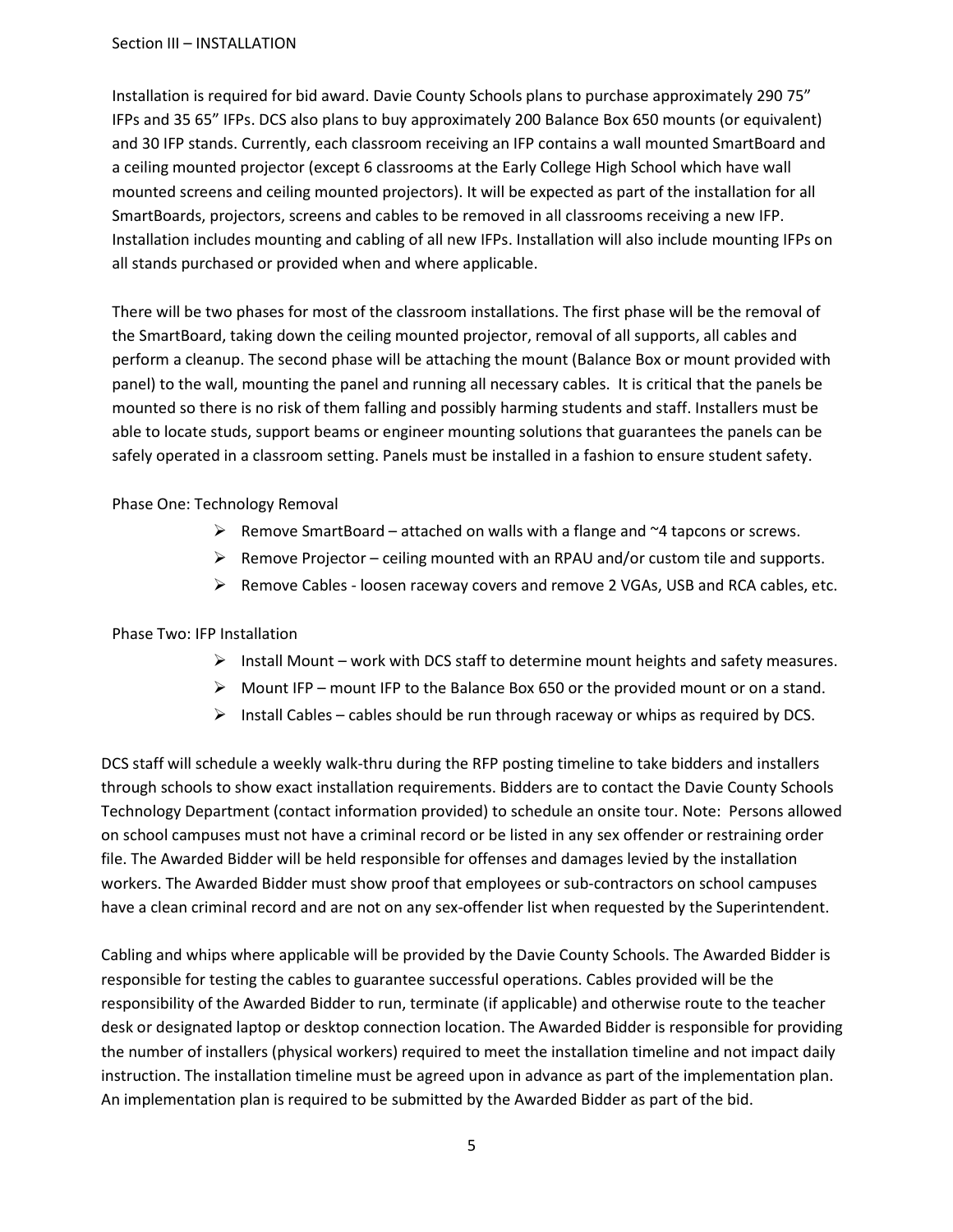All Interactive Flat Panels reflected in the bid must meet or exceed the specifications outlined in this section. These specifications apply to hardware and software and establish the minimum requirements for a bid to be accepted. If the proposed IFP fails to meet these requirements, it will be up to DCS staff to pass judgment as to whether the missing requirement will result in the bid being marked as an incomplete submission and rejected.

## INSTRUCTIONAL INTERACTIVE FLAT PANELS

Diagonal Sizes 65" up to 86"

- Integrated onboard Android Operating System
- GLASS acid etched tempered glass
- GLASS GLARE moderately non glare or similar anti-glare type glass
- SCREEN TYPE LED
- LED LIGHT SOURCE backlight
- ASPECT RATIO -16:9
- SCREEN TOUCH POINTS greater than or Equal to 20
- OPTIMUM RESOLUTION full Ultra HD Minimum 4K
- REFRESHING FREQUENCY-60Hz
- CONTRAST RATIO 4000:1 or better
- VIEWING ANGLE 178° or better
- AUDIO SPEAKER downward Facing Speakers
- AUDIO POWER greater or Equal to 2 X 10w
- HDMI INPUT x 2 or more
- HDMI OUTPUT x 1 or more
- VGA INPUT x 1
- $\bullet$  AV INPUT  $\times$  1
- PC AUDIO (3.5mm) input x 1
- PC AUDIO (3.5mm) output x 1
- USB (media) input- x 2 (at least 1 USB 3.0)
- WIFI Integrated Onboard wireless (802.11N-AC)
- MOUNT all steel construction to support required weight.

Additional IFP Hardware Capabilities: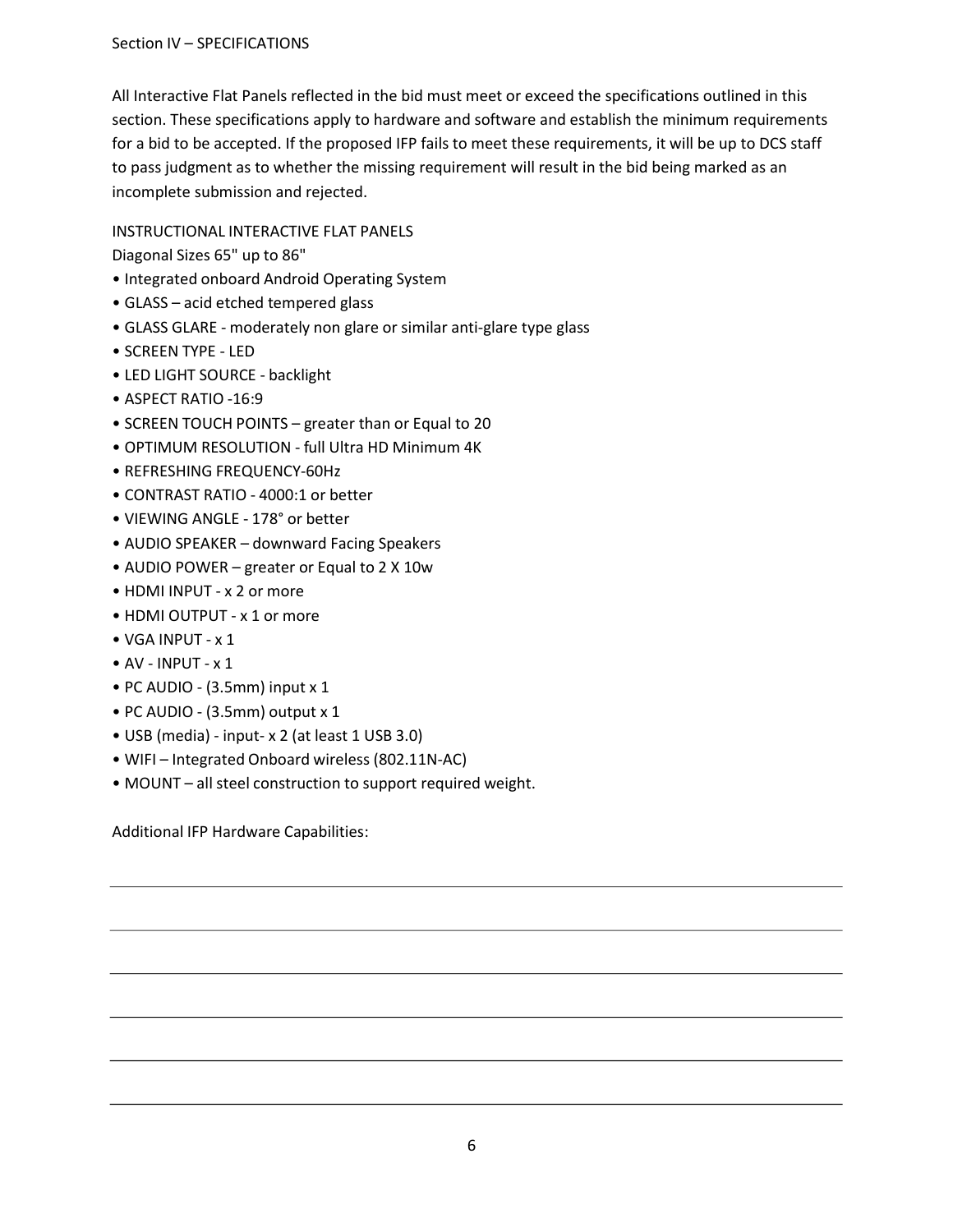SOFTWARE: All Interactive Instructional Flat Panels must come with the following:

- All operating system and software included
- Free Use & Upgrades for a minimum 5 years
- Compatible with Windows 10 or later
- Compatible with Smart Notebook
- Offer computer free operation
- Must include annotation compatible
- Must include sharing software
- Must include collaborative software
- Must include remote admin software
- Must support flipping the classroom pedagogy
- Must support wireless teaching device software

Additional IFP Software Capabilities: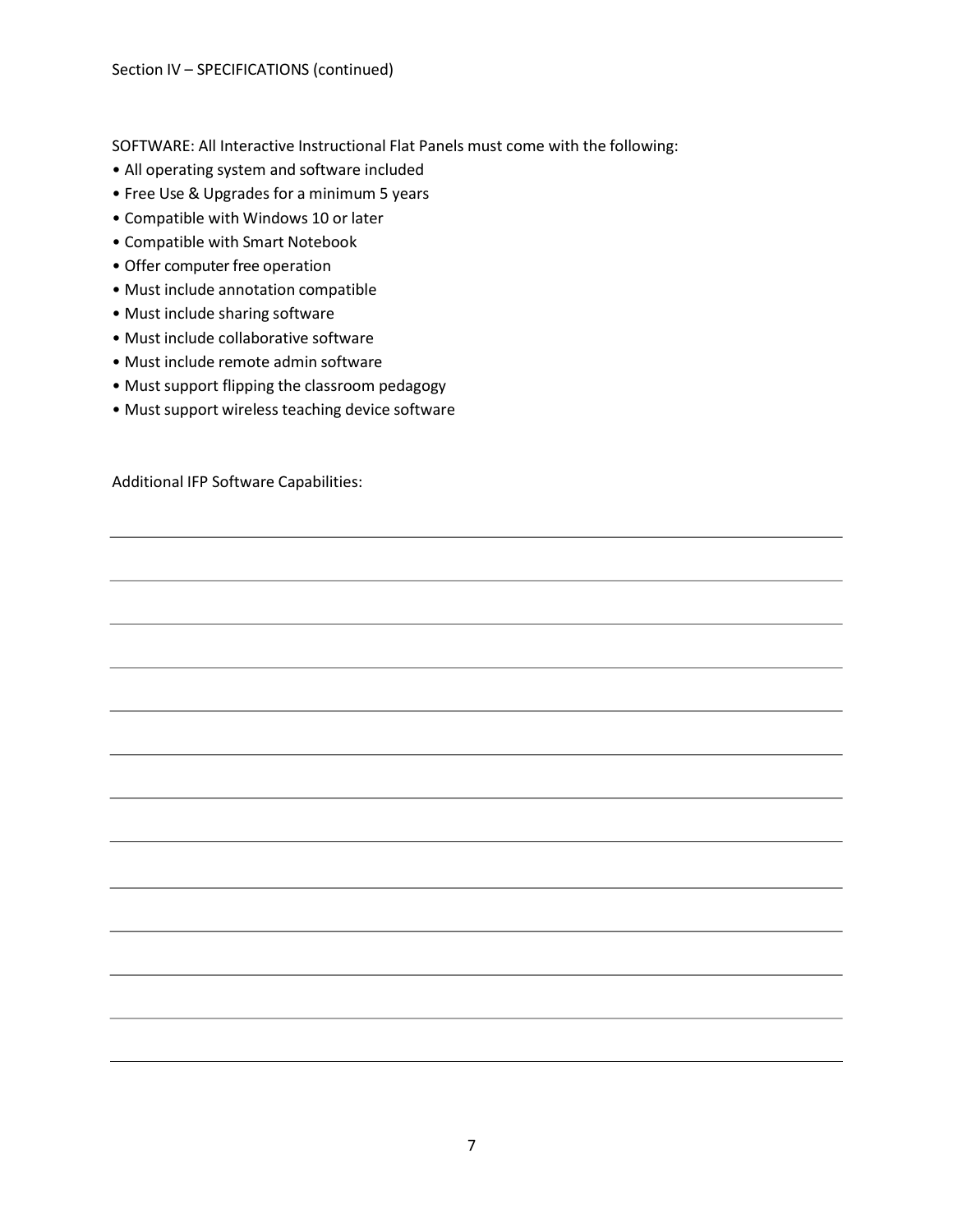#### Section V – PRODUCT WARRANTY AND SUPPORT

All submitted bids must include a detail of what warranty and support is covered and for how long. A long warranty period will be granted more weight during the bid evaluation. At a minimum the support should cover all aspects of hardware. Hardware warranty shall include covering the hardware, phone and onsite support. Davie County Schools should have access to the vendors support website and phone support. Software warranty should consist of free upgrades for at least a 5 year time period.

As part of the warranty bid detail, the bidder should enclose an answer sheet addressing the following questions:

O how long is the warranty period and what type (Onsite or Return/Repair – please be specific)?

O who does the trouble-shooting (DCS staff, integrator or manufacturer), how in depth or how many hours do DCS staff need to invest (if DCS staff are responsible for the diagnosis) before a replacement is authorized (describe the process used when an IFP is not functioning as expected)?

O how long will it take for before a support person is onsite (if Onsite Warranty is offered), how long will the classroom be without the technology (if Return/Repair Warranty is required)? What's the plan to get the classroom back up and operational as quickly as possible?

O assuming the IFP product is determined to faulty and under warranty, who takes the IFP off the wall, who packages and coordinates the return, who pays for packaging and shipping, how much are the anticipated shipping costs in total for one return and service (one-way, round trip)?

O once the warranty period expires, can an extended warranty be purchased, if so, what is the extended warranty cost per IFP per year and what terms (how many years) can warranty be offered?

#### Section VI – PRODUCT TRAINING

The Awarded Bidder must have the ability to provide training for the IFP brand (IFP operation and software included). Please submit a training plan and schedule that answers the following:

• List what training is being offered (operations, software, curricular) and when (schedule).

• Include a minimum and maximum number of training hours offered. The more training offered, the more weight a bid will be awarded. Bidders that pledge to provide a trainer dedicated to DCS as "on-call" for a specified time period will add weight to the bid.

• Trainings must be on-site in a minimum of four hours blocks for up to 20 participants. Time blocks and locations and number of participants will be determined by DCS based on the overall bank of training hours provided.

• Trainings should be spread over a twenty-four month (two year) period. Offers of training to exceed the two year requirement to three years or more is welcome and will add weight to the bid. The total hours of training being offered should be clearly documented in the bid.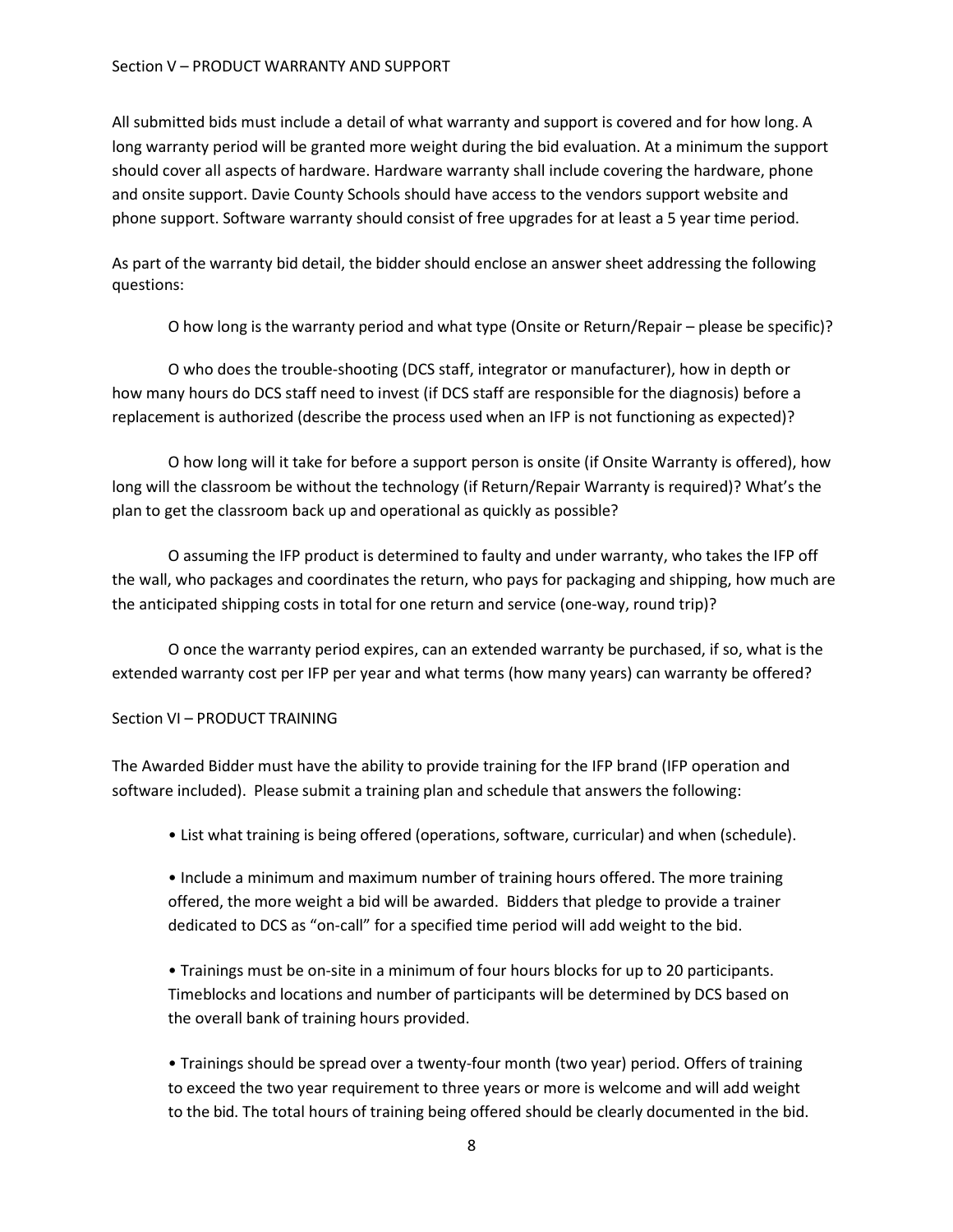## Weighted Rubric:

Listed below are the criterion that will be weighted and tallied to determine the winning bid. Price is the major determining factor but will not be the only criterion that will determine which bidder will be selected. IFP bidders that have experience with installations in a K-12 environment, offer a dedicated trainer for onsite training and extended warranties will be the most attractive. The selection criteria and associated weights are:

- Price 30 points (price per panel to include all shipping and delivery costs)
- Software 20 points (price, software terms and specific operational costs)
- $\bullet$  Installation 20 points (installation plan, cost to install the units turnkey)
- Warranty 10 points (support, length of warranty and associated costs)
- Training 10 points (training plan, trainer offered, total training hours)
- Operation 5 points (remote control, management, operating system)
- Experience 5 points (bidder has extensive K-12 experience and references)

This bid will be awarded to the best overall evaluation as outlined in the selection criteria. However, DCS reserves the right to award the bid arbitrarily based numerous factors. Again, not only price but installation, software functionality, warranty, training offerings and bidder experience with K-12 education are among key factors to be considered in the bid evaluation.

Davie County Schools may request a demo of the proposed equipment and the vendor must be willing to present if asked. Product demonstrations are not a requirement and are at the discretion of DCS.

Below you will find the Bid Price Sheet that shall be required to be filled in completely and returned for each IFP proposed.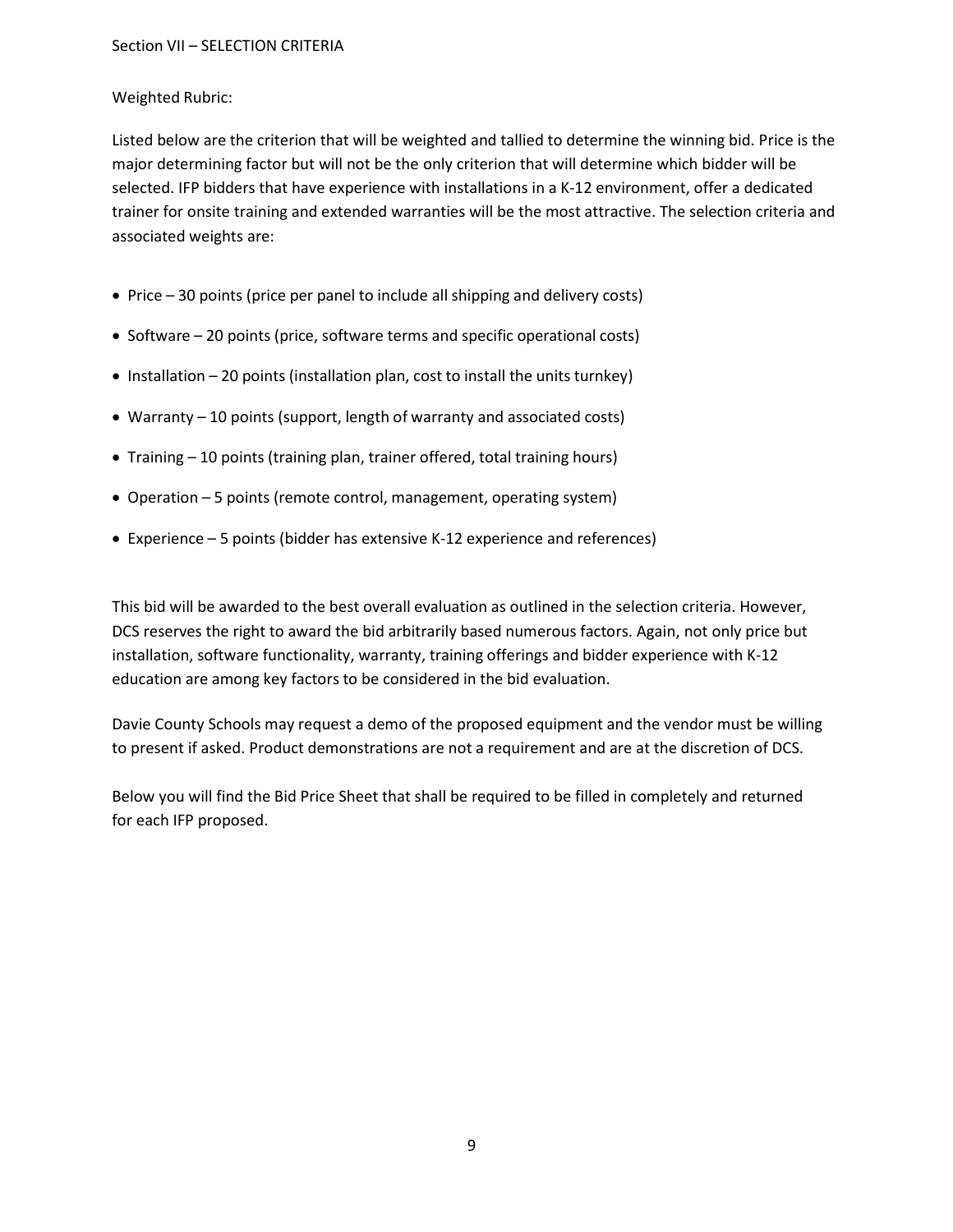# DAVIE COUNTY SCHOOLS RFP #IFP202201 BID PRICE SHEET

## ITEM I: INSTRUCTIONAL INTERACTIVE FLAT PANELS: 65" - 75" up to 86"

Bidders are to list three sizes (small, medium, large) matching specifications required for the IFPs. Sizes being sought are provided, however; the closest size to that specified if the exact size is unavailable is acceptable. In that case, the bidder should mark through the size and write in the appropriate size being quoted. Shipping should be included in the prices, tax should not.

All bids below must include: The flat panel unit that matches the specifications listed in this document. The panels should be quoted without an onboard computer. There is a line item where the onboard computer option is to be listed with total cost (tax excluded). 100% of the cost including shipping & delivery charges should be included. Refer to Section II for quantities desired (estimates).

| A. BRAND                                                                                        | SIZE 65" |  | <b>MODEL MODEL</b> |  |
|-------------------------------------------------------------------------------------------------|----------|--|--------------------|--|
| FIXED PRICE PER UNIT                                                                            |          |  |                    |  |
| Including but not limited to all operating software, accessories, cabling & 100% delivery\$     |          |  |                    |  |
| Onboard computer option (i7 processor with at least 8 GB RAM and 500 GB HD). \$                 |          |  |                    |  |
|                                                                                                 |          |  |                    |  |
|                                                                                                 |          |  |                    |  |
|                                                                                                 |          |  |                    |  |
|                                                                                                 |          |  |                    |  |
|                                                                                                 |          |  |                    |  |
|                                                                                                 |          |  |                    |  |
| <b>B. BRAND</b>                                                                                 |          |  |                    |  |
| FIXED PRICE PER UNIT                                                                            |          |  |                    |  |
| Including but not limited to all operating software, accessories, cabling & 100% delivery. . \$ |          |  |                    |  |
| Onboard computer option (i7 processor with at least 8 GB RAM and 500 GB HD)\$                   |          |  |                    |  |
|                                                                                                 |          |  |                    |  |
|                                                                                                 |          |  |                    |  |
|                                                                                                 |          |  |                    |  |
|                                                                                                 |          |  |                    |  |
|                                                                                                 |          |  |                    |  |
|                                                                                                 |          |  |                    |  |
| C. BRAND                                                                                        |          |  | SIZE 86" MODEL     |  |
| FIXED PRICE PER UNIT                                                                            |          |  |                    |  |
| Including but not limited to all operating software, accessories, cabling & 100% delivery. . \$ |          |  |                    |  |
| Onboard computer option (i7 processor with at least 8 GB RAM and 500 GB HD)\$                   |          |  |                    |  |
|                                                                                                 |          |  |                    |  |
|                                                                                                 |          |  |                    |  |
|                                                                                                 |          |  |                    |  |
|                                                                                                 |          |  |                    |  |
|                                                                                                 |          |  |                    |  |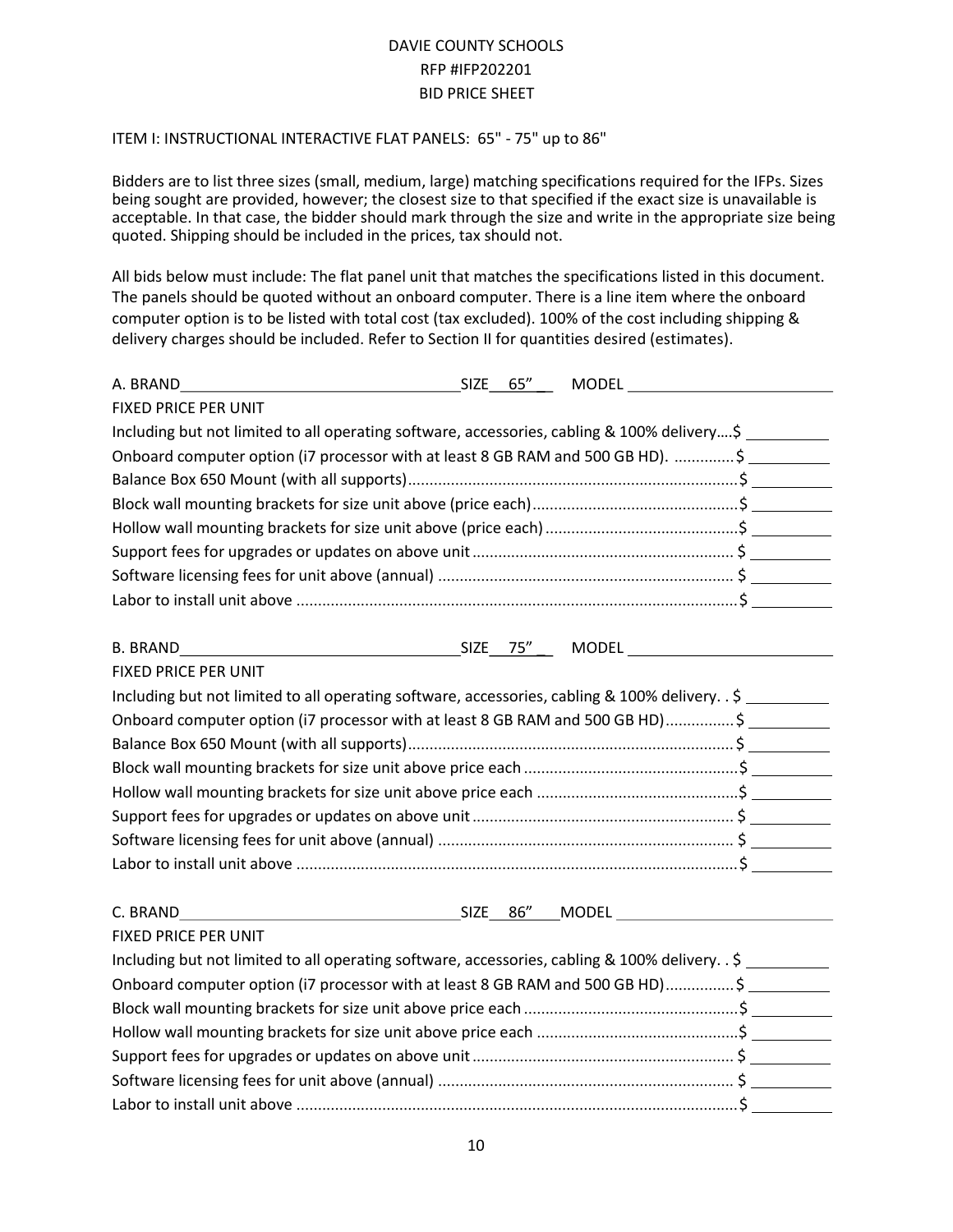# DAVIE COUNTY SCHOOLS RFP #IFP202201 BID PRICE SHEET

## ITEM II: ADDITIONAL ACCESSORIES & SOFTWAERE

|  | each |
|--|------|
|  | each |
|  |      |
|  |      |
|  |      |
|  |      |
|  |      |
|  |      |

### OTHER:

| Product | cost<br>∷ner unit i |  |
|---------|---------------------|--|
|         |                     |  |

#### ITEM III: VALUE-ADD OFFERS

This section is left for the bidder to make special offers or highlight unique value the bidder feels needs to be emphasized in the bid: